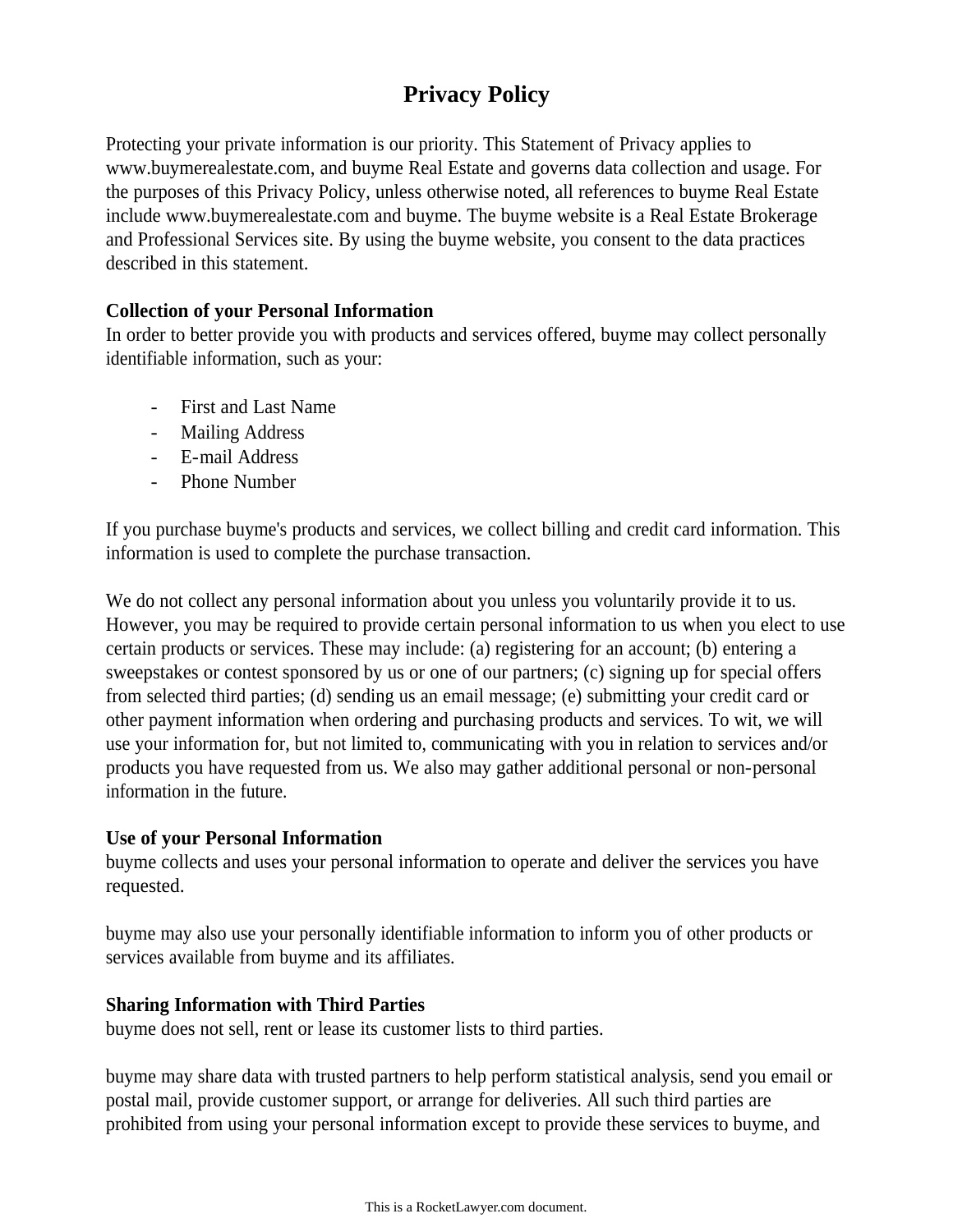they are required to maintain the confidentiality of your information.

buyme may disclose your personal information, without notice, if required to do so by law or in the good faith belief that such action is necessary to: (a) conform to the edicts of the law or comply with legal process served on buyme or the site; (b) protect and defend the rights or property of buyme; and/or (c) act under exigent circumstances to protect the personal safety of users of buyme, or the public.

## **Tracking User Behavior**

buyme may keep track of the websites and pages our users visit within buyme, in order to determine what buyme services are the most popular. This data is used to deliver customized content and advertising within buyme to customers whose behavior indicates that they are interested in a particular subject area.

## **Automatically Collected Information**

Information about your computer hardware and software may be automatically collected by buyme. This information can include: your IP address, browser type, domain names, access times and referring website addresses. This information is used for the operation of the service, to maintain quality of the service, and to provide general statistics regarding use of the buyme website.

## **Security of your Personal Information**

buyme secures your personal information from unauthorized access, use, or disclosure. buyme uses the following methods for this purpose:

- SSL Protocol

When personal information (such as a credit card number) is transmitted to other websites, it is protected through the use of encryption, such as the Secure Sockets Layer (SSL) protocol.

We strive to take appropriate security measures to protect against unauthorized access to or alteration of your personal information. Unfortunately, no data transmission over the Internet or any wireless network can be guaranteed to be 100% secure. As a result, while we strive to protect your personal information, you acknowledge that: (a) there are security and privacy limitations inherent to the Internet which are beyond our control; and (b) security, integrity, and privacy of any and all information and data exchanged between you and us through this Site cannot be guaranteed.

# **Right to Deletion**

Subject to certain exceptions set out below, on receipt of a verifiable request from you, we will:

- Delete your personal information from our records; and
- Direct any service providers to delete your personal information from their records.

Please note that we may not be able to comply with requests to delete your personal information if it is necessary to: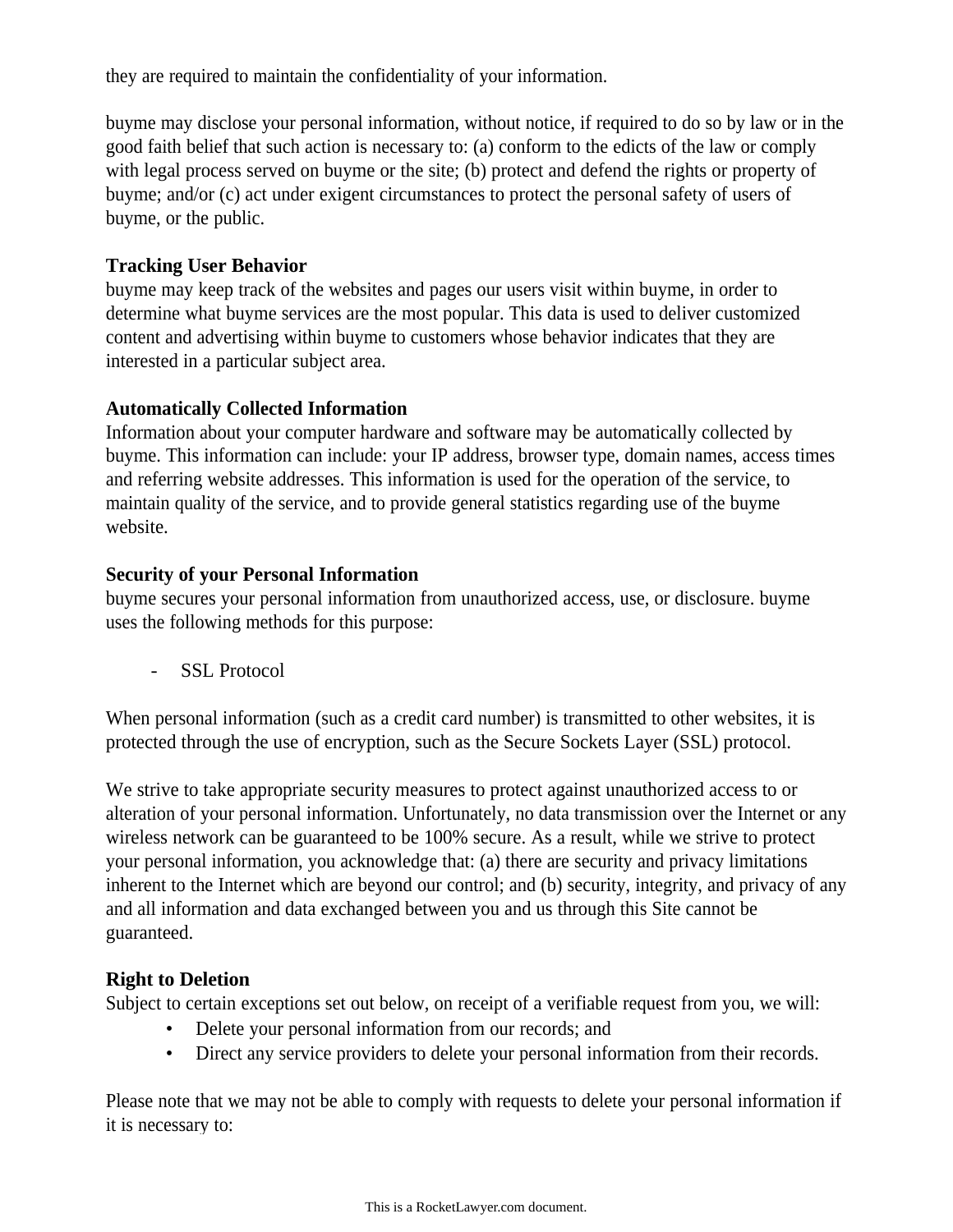- Complete the transaction for which the personal information was collected, fulfill the terms of a written warranty or product recall conducted in accordance with federal law, provide a good or service requested by you, or reasonably anticipated within the context of our ongoing business relationship with you, or otherwise perform a contract between you and us;
- Detect security incidents, protect against malicious, deceptive, fraudulent, or illegal activity; or prosecute those responsible for that activity;
- Debug to identify and repair errors that impair existing intended functionality;
- Exercise free speech, ensure the right of another consumer to exercise his or her right of free speech, or exercise another right provided for by law;
- Comply with the California Electronic Communications Privacy Act;
- Engage in public or peer-reviewed scientific, historical, or statistical research in the public interest that adheres to all other applicable ethics and privacy laws, when our deletion of the information is likely to render impossible or seriously impair the achievement of such research, provided we have obtained your informed consent;
- Enable solely internal uses that are reasonably aligned with your expectations based on your relationship with us;
- Comply with an existing legal obligation; or
- Otherwise use your personal information, internally, in a lawful manner that is compatible with the context in which you provided the information.

## **Children Under Thirteen**

buyme does not knowingly collect personally identifiable information from children under the age of thirteen. If you are under the age of thirteen, you must ask your parent or guardian for permission to use this website.

## **E-mail Communications**

From time to time, buyme may contact you via email for the purpose of providing announcements, promotional offers, alerts, confirmations, surveys, and/or other general communication. In order to improve our Services, we may receive a notification when you open an email from buyme or click on a link therein.

If you would like to stop receiving marketing or promotional communications via email from buyme, you may opt out of such communications by clicking on the unsubscribe link or contacting us at support@buymerealestate.com.

# **Changes to this Statement**

buyme reserves the right to change this Privacy Policy from time to time. We will notify you about significant changes in the way we treat personal information by sending a notice to the primary email address specified in your account, by placing a prominent notice on our website, and/or by updating any privacy information. Your continued use of the website and/or Services available after such modifications will constitute your: (a) acknowledgment of the modified Privacy Policy; and (b) agreement to abide and be bound by that Policy.